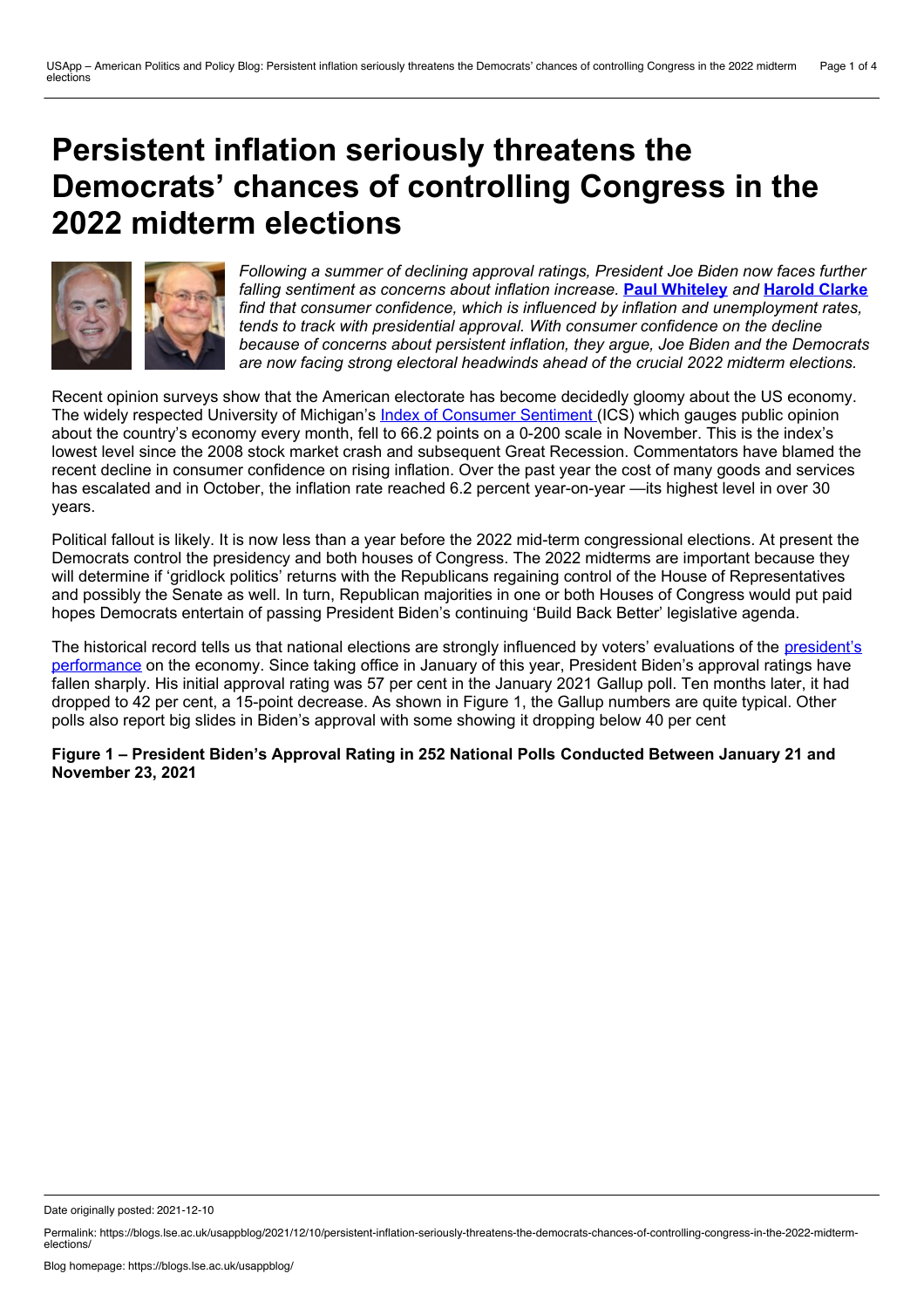

#### *Source: www.realclearpolitics.com*

Presidential approval matters for how Americans vote. For example, Gallup data show the average approval ratings for all two-term presidents since 1945 is 52.6 per cent. In contrast, the average approval rating for presidents who were defeated after their first term was 49.2 percent. So, a rough 'rule of thumb' is that presidential approval should not fall below 50 per cent for an extended period if an incumbent wants to win a second term.

### **Unemployment and inflation are hurting consumer confidence**

Voters' appraisals of the economy are an important driver of presidential approval. Figure 2 shows monthly approval ratings for successive presidents since Bill Clinton entered the Oval Office in January 1993. Figure 2 below, compares these ratings with consumer confidence. We analyzed the relationship between these measures using a statistical analysis. The results show that presidential approval and consumer confidence move together in a dynamic equilibrium over time; they rise and fall together.

#### **Figure 2 – Presidential Approval and the Consumer Confidence Index, January 1993 – November 2021**

Date originally posted: 2021-12-10

Permalink: https://blogs.lse.ac.uk/usappblog/2021/12/10/persistent-inflation-seriously-threatens-the-democrats-chances-of-controlling-congress-in-the-2022-midterm-<br>elections/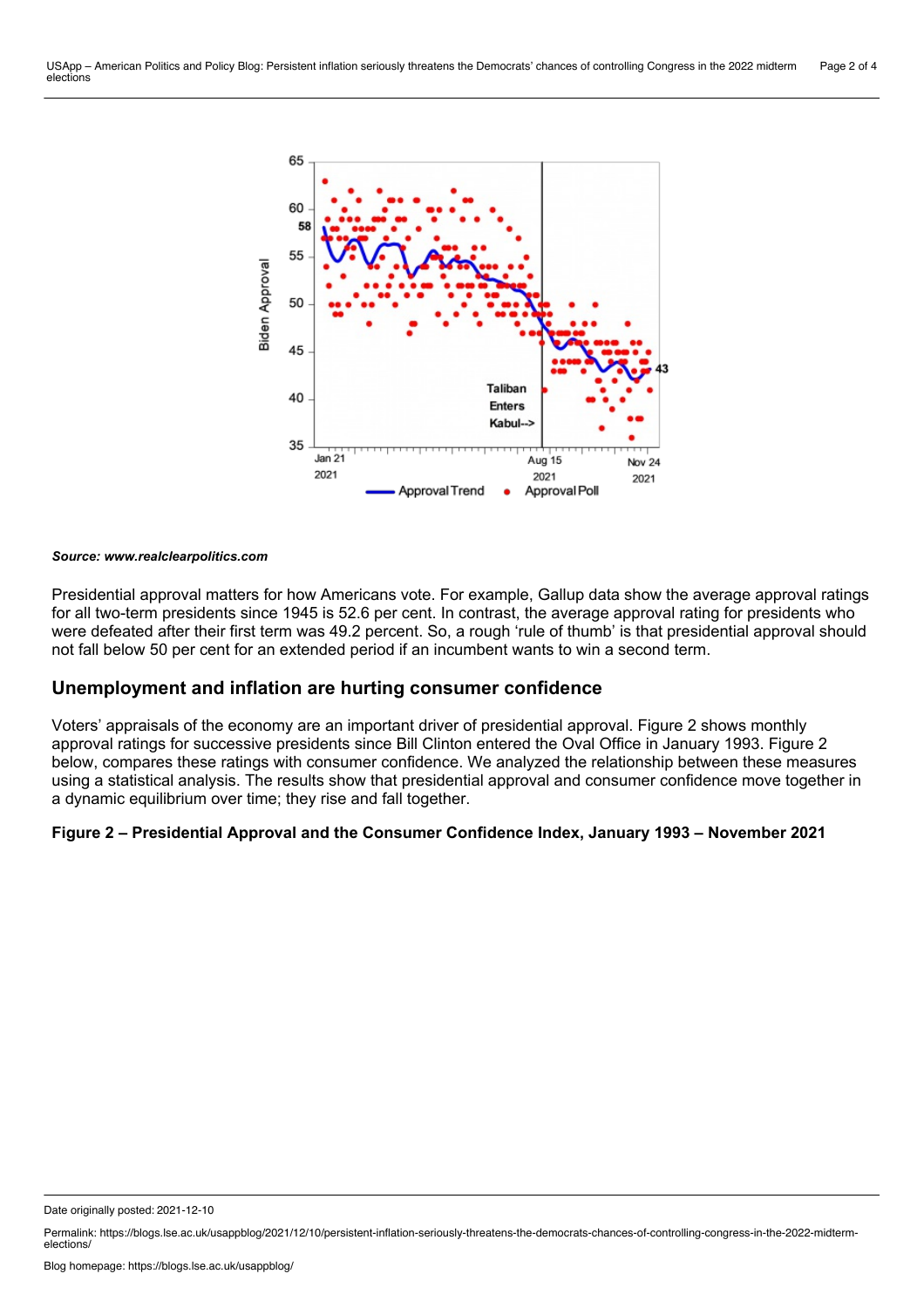

#### *Source: The Gallup Poll and the University of Michigan Consumer Sentiment Surveys*

This long-run relationship can be perturbed in the short run by unexpected events or 'shocks' of various kinds. For example, President George W. Bush's approval soared after the attack on the World Trade Centre in September 2001 as Americans 'rallied round the flag'. Subsequently his ratings rallied briefly again when the Iraq War began in March 2003 and they took a big hit when the stock market crashed in September 2008 at the beginning of the Global Financial Crisis. This event seriously tarnished the Republicans' reputation for sound economic management and boosted Democrat Barack Obama prospects of winning the 2008 presidential election.

Our statistical analyses confirm that consumer confidence reflects what's happening in the economy. Besides moving in a long-run dynamic relationship with presidential approval, consumer confidence does the same with inflation, unemployment, and the stock market. As expected, rising unemployment and higher inflation lower consumer confidence, whereas a buoyant stock market boosts it.

> "A recovery in<br>presidential approval in<br>time for the 2022 midterm elections crucially depends on what is happening to inflation."

Paul Whiteley and Harold Clarke argue that persistent inflation seriously threatens the Democrats' chances of controlling Congress in the 2022 midterm elections.

blogs.lse.ac.uk/usappblog



*[Photo](https://unsplash.com/photos/rKPiuXLq29A) by Vladimir [Solomianyi](https://unsplash.com/@vsolomianyi?utm_source=unsplash&utm_medium=referral&utm_content=creditCopyText) on [Unsplash](https://unsplash.com/s/photos/inflation?utm_source=unsplash&utm_medium=referral&utm_content=creditCopyText)*

Permalink: https://blogs.lse.ac.uk/usappblog/2021/12/10/persistent-inflation-seriously-threatens-the-democrats-chances-of-controlling-congress-in-the-2022-midterm-<br>elections/

Date originally posted: 2021-12-10